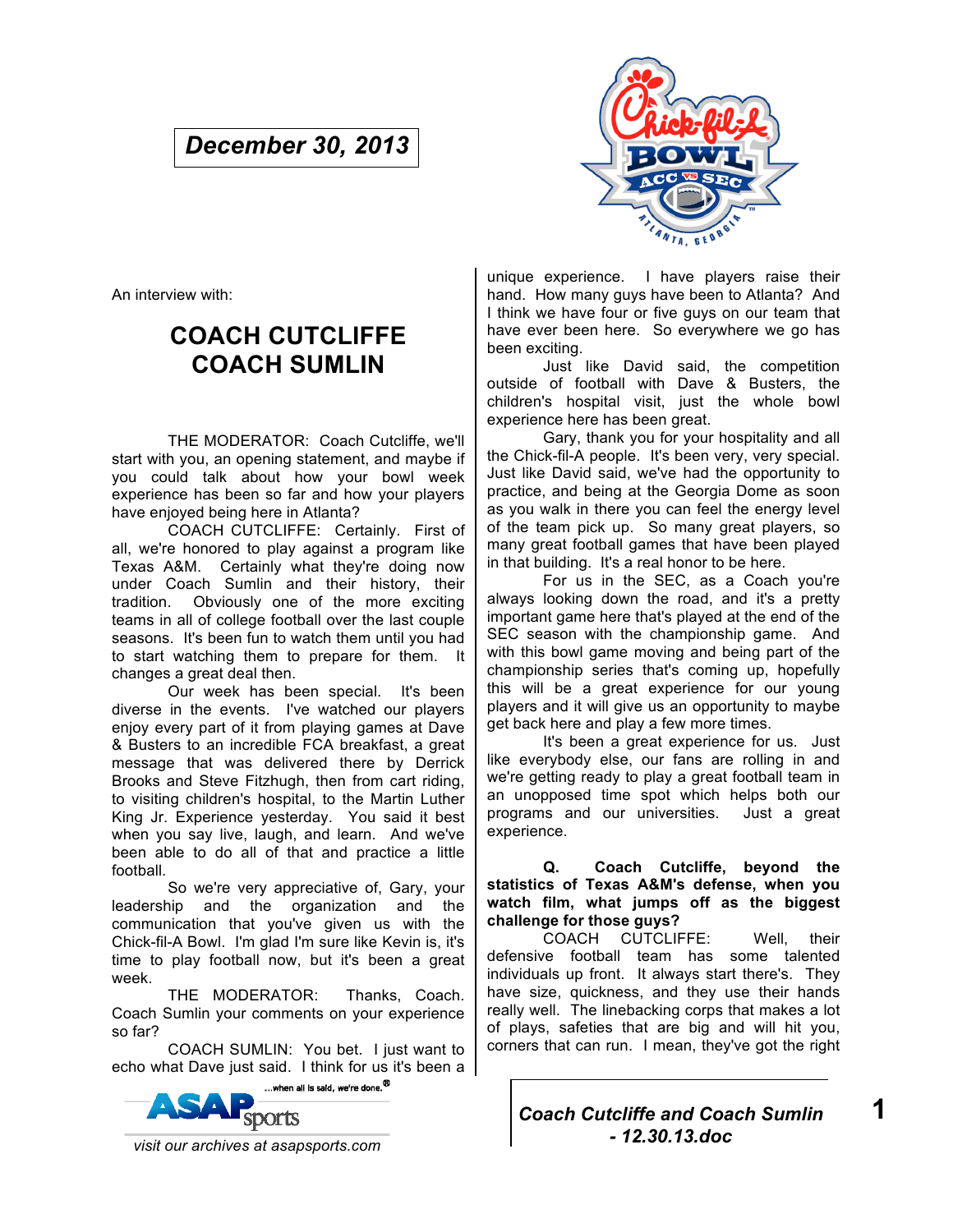ingredients. They play in a league to where they're challenged every week in a huge way. So these are tested, experienced football players.

So the thing that challenges us the most is we've got to be consistent. We've got to manage the down and distance. We can't have a bunch of bad plays and be successful against their defense.

#### **Q. Coach Cutcliffe, what did you learn from the team's first experience with their bowl last year going into the Belk Bowl? How have you been able to apply that going into this year's bowl game?**

COACH CUTCLIFFE: I think the thing that our players have been able to do is manage the balance a little better than we could a year ago. It was a first-time experience. We really had no one in the program other than the coaches that could kind of guide them as to what to expect. This year our leadership, our guys talked to our younger players at home about what to expect. What they expected as a team from them. I don't think there is any leadership like peer leadership, so going back-to-back, it gave us that opportunity.

#### **Q. How do you keep your offense from feeling like there is pressure on them to score every time they touch the ball?**

COACH CUTCLIFFE: That's a great question. Because the obvious is Texas A&M has created that in a lot of ballgames. They're so dynamic offensively and dominant offensively. You just have to practice and practice properly. Understanding that execution is the key. One play at a time. You can't think out front as to what you're having to do as a player. You have to play that play. So we've worked hard on that mentality. But not just for this ballgame. That's a mentality that we work on when we start spring practice of understanding that we've got to play that play.

### **Q. Yesterday Johnny and Deshazor Everett said the offense has had a little more swagger the last couple days and gotten back in rhythm. Is that something you've noticed as well with Spavital calling the plays?**

COACH SUMLIN: I think it was a taxing year physically and mentally. You know, some really close games. Won a few of them, lost a couple of them, and we just took some time at the end of the year to step away physically and mentally, and I think it's helped us. I like their energy level right now. I like the bounce that we've



I think it's pretty well documented where we were physically at the end of the year at a lot of key positions. I think that we're finally healthy again in a lot of those key positions. And because of that, naturally the energy level will go up.

## **Q. A lot of people write about the long layoff. Could you draw on anything from last year the Cotton Bowl looking forward to this bowl?**

COACH SUMLIN: We do things the same way. I mean, what did we play last year? The 6th. So it was a longer layoff than we had right now. In certain ways I think this team needed it. That space, that time after our last ballgame. It was something that this particular team needed. I think it relates back to the question I just answered. The layoff kind of helped us this time from an energy standpoint just to get back and get healthy.

## **Q. You talked about your experiences this week. How does this bowl week compare with others you've experienced in the past? How well-suited is it to host College Football Playoffs next year?**

COACH CUTCLIFFE: We have very experienced people running this bowl game. You can always tell it's all about organization and communication. You've got a great venue in Atlanta as Kevin mentioned. The young people are going to have a good time here. There are a lot of things to do. But if you're not organized well and you don't have a plan, which they have, it can get difficult. Because we're here to play football games. You have to have meetings. You have to have preparation. You have to give a squad and coaches adequate time to work.

They're able to do that. The events were precisely on time, they ended on time. You have an itinerary you like to stay on schedule.

With that said, they are very prepared to handle any magnitude of football game. As the stakes go up in a playoff, obviously, it's a bigger game and preparation is more of the key, and all you would do is alter a little bit of that, but still stay organized and communicate well, which is certainly what the Chick-fil-A Bowl people do.

COACH SUMLIN: I couldn't agree more. The organization, the time management, practice venues, we've been at the Georgia Dome. We've been over to Georgia Tech in their indoor facility, which is very, very nice. The logistics of moving

*Coach Cutcliffe and Coach Sumlin - 12.30.13.doc*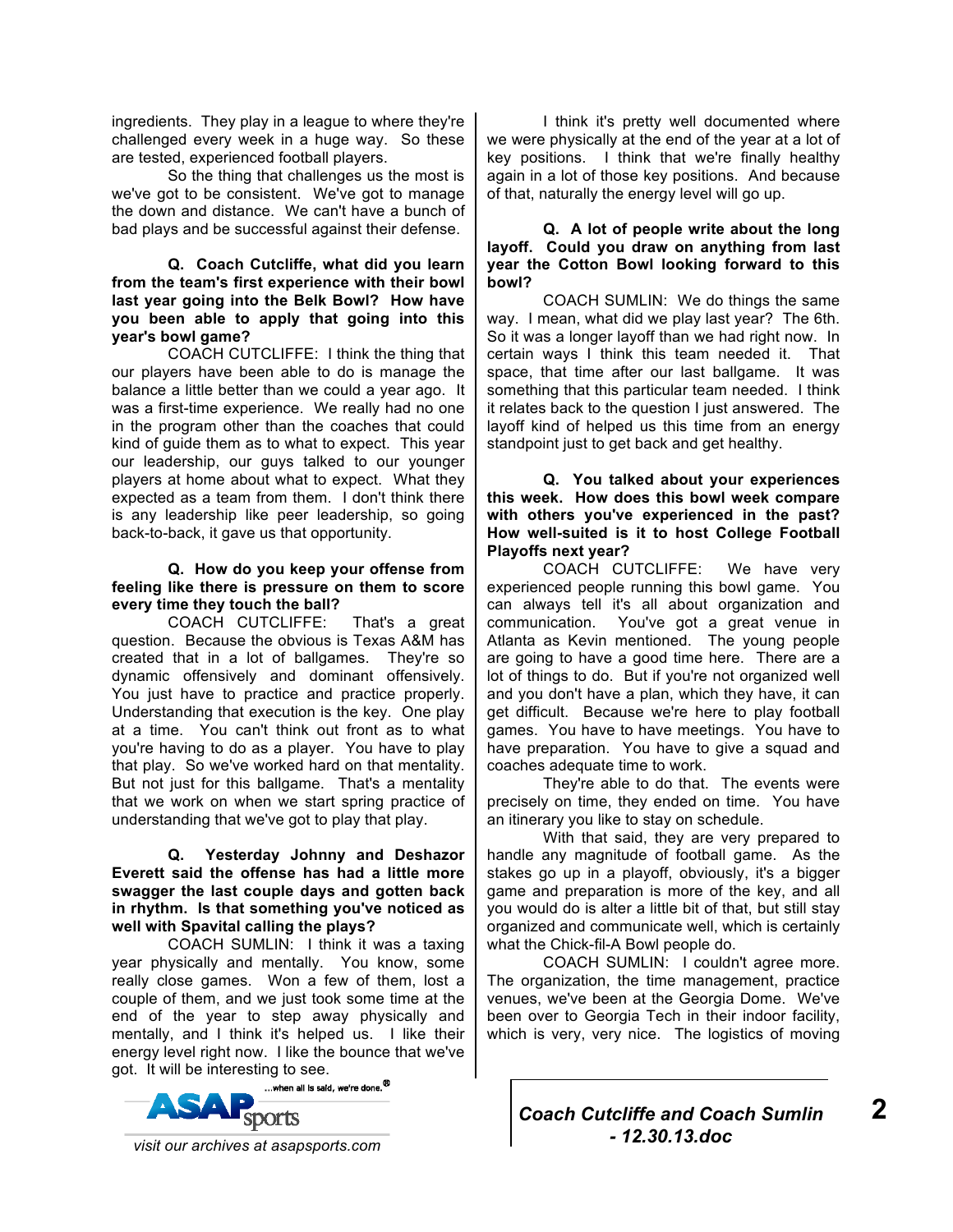teams and getting to practice, coming back, being on time, the Chick-fil-A Bowl people have been extremely organized and you can see why. This will be part of the playoff series. The great city this is right here. A lot of things for our players to do. But as David said, the organization has been the key with the events that have been competitive outside. Going to the Hawks game, being in the children's hospital, doing things in the community, but also the organization of the practice sites and the logistics of travel between the hotels. It's been wonderful and that comes with experience and leadership.

You can see why this particular bowl game will be part of a bigger picture down the road.

**Q. How much have the players and everybody in your program embraced the opportunity to do something that's never been done at A&M, and you're now on the eve of the game and winning three straight bowl games?** 

COACH SUMLIN: I think every year you're looking for something different, and I think for our seniors it's a big deal. The many years that we've played football at Texas A&M for any player or any team to do something that's never been done is something that you can always have and something you can talk about forever. Like our seniors last year. Only four teams that won 11 or more games. So for this group to have that opportunity it can really keep setting a standard for this program, and I think it's important.

**Q. Last year when you guys got to the Belk Bowl you said you knew they'd play well because they prepared so well. Curious what your assessment is on that front this year? And you've had distractions with injuries or suspensions or things like that?** 

COACH CUTCLIFFE: We have practiced really, really well. I'm a big believer, obviously, as you well know in that. We've had things that we've had to deal with all season and since we've been at this. And it's been no different in the bowl preparation. We've just picked up and continued to go practice. Our peer leadership, our captains, our seniors, this is important to them, as Kevin just mentioned.

It's the seniors last football game, so it's going to be important to them. They've set the tempo well. We've prepared well in Durham, and we've certainly done the same thing here.



**Q. Coach Sumlin, you mentioned it's been a physically taxing year, and some younger players have had to step up particularly in the front seven. Could you talk about how that's helped the team and which players have really stood out?** 

COACH SUMLIN: Well, this time of year it's pretty much over with being young. They've been playing since the first game. You know, 13 games into this thing and you've got some experience they've been through a little bit more than what they thought they were probably going to be involved in earlier in the season. So we depend on them a lot. This will be a big game for a lot of our younger players. Jordan Mastrogiovanni will have to step in there and play very well for us, because offensively it presents some real challenges with their running attack play action. So for our young guys, we'll to have pretty good eye -- not pretty good, really good eye discipline and be ready to play a physical game because that's where all these football games in particular this one, that's where the real match-up's going to be.

Our young guys are going to have to step up and continue to keep playing. I'm trying to get away from the term young guys now. Shoot, 13 games into it, they better be ready to go.

**Q. You've been obviously a key part of helping Johnny through a wild ride that really no other college football player has ever been through before. What are your thoughts of how he's handled himself and come out on the other side now?** 

COACH SUMLIN: You know, it's kind of interesting. We went through the year and I think people were shocked that he's kind of quiet. You've got the off-season part and then we've got the football season. I think he was extremely focused this year. I think he moved from an athlete that was playing quarterback, to a quarterback that's an athlete. I think he's improved as a passer, improved in his knowledge of not only what we're doing, but his knowledge of defenses, and I think that shows.

That being said, we ran him a lot more last year and he didn't get hurt. And this year he didn't run as much and you get a hand on a helmet or couple little things here and there, so, that's just kind of how it bounces. As I said, the last couple of weeks and the layoff in a certain respect helps us,

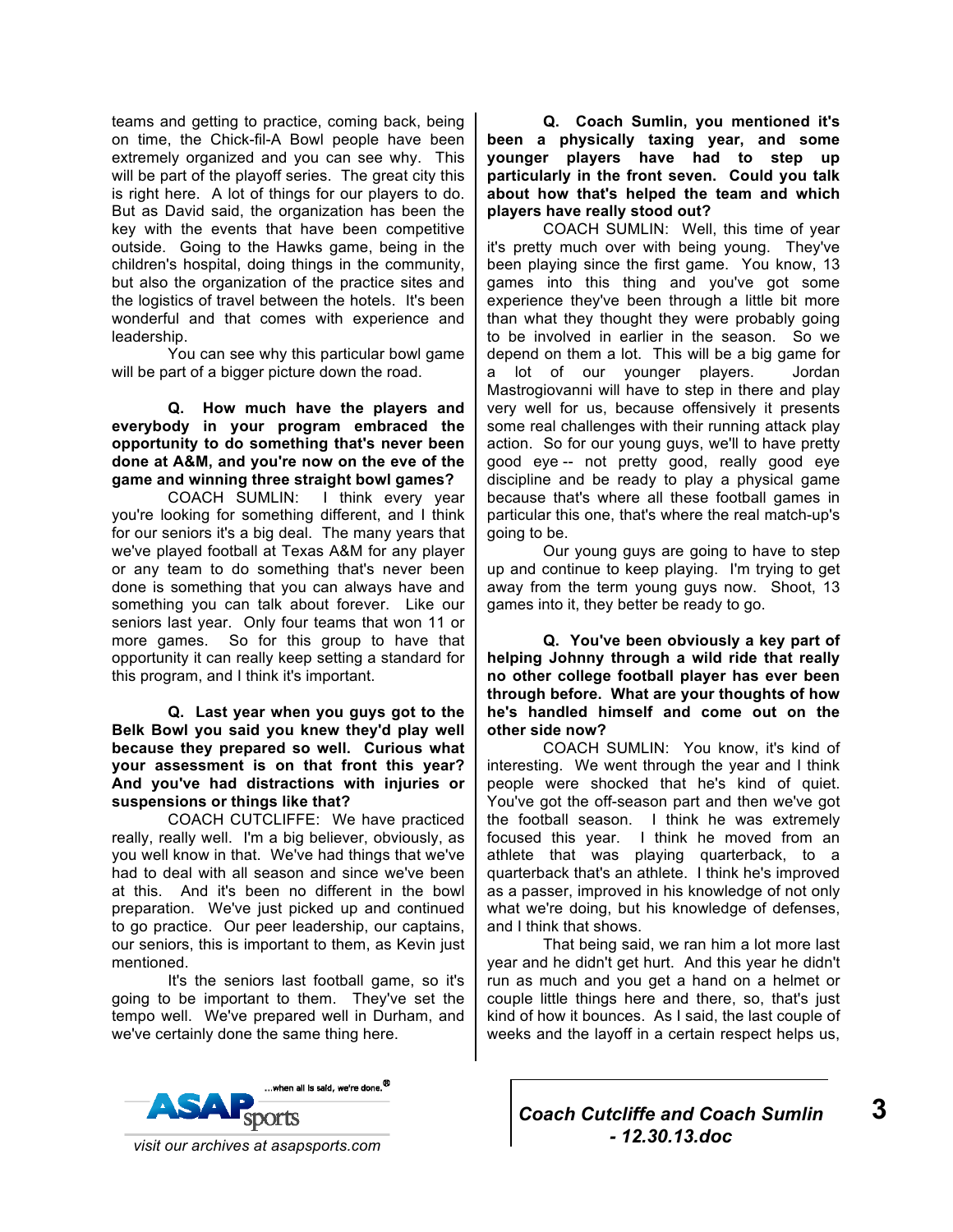not just for him, but a number of players on our team, as you said because we kind of limped into the end of the year.

### **Q. Coach Cutcliffe, we're talking about Johnny Manziel. What do you think about him and trying to contain him? I mean, that's going to be a big part of keeping these guys at bay.**

COACH CUTCLIFFE: Well, I don't think contained is maybe a word we could use. It might be slow down. Being a quarterback guy, I agree with what Kevin just said. You see growth even as the season went along. He's an outstanding quarterback. He's not just an athlete. He beats you in a lot of different ways. Certainly he's got a great receiving corps. His ability to create plays is second to none. In my lengthy career I really haven't seen a player that creates and ad-libs as well. It's certainly in part to his athleticism. But there is coaching involved in that.

He stays alive in the pocket, but his receivers move with him well. It's not an accident that they're completing a high percentage of passes when he starts to create. So Kevin mentioned eye discipline. It's going to take eye discipline and technique to compete at any level against what they do offensively. And Johnny Manziel is a great football player.

# **Q. Coach Cutcliffe, what would an 11th win mean for your program?**

COACH CUTCLIFFE: Kevin just mentioned, we've reached a milestone of 10. That's never happened before. 11 just ups the ante. Certainly it would be meaningful not just to our seniors, but the reason it's most meaningful is to our players. It would be an accomplishment that's never been done, but an accomplishment they'd remember for a lifetime.

These guys have worked hard to get to this point, and certainly there is a lot on the line for this one. But I'm anxious to see how our guys approach that challenge.

## **Q. Coach Sumlin, can you talk about what you've seen on tape as far as the strengths that Duke will bring to the football field on offense and defense?**

COACH SUMLIN: We have a lot of respect for Coach Cutcliffe. We've talked about that a bunch. You look at this football team we're going to play, and they've been in big games. You don't beat Miami and Virginia Tech, and North Carolina, and N.C. State by just kind of going



out there. They're a well-coached, physical football team, talented players on the perimeter. Offensively they play extremely hard, I think, across the board. Don't make very many mistakes.

I think when you see a team that plays that way that's given them the opportunity in the fourth quarter to be in those football games. When you win close games the way they've done this year, you gain confidence. That's what I see. I see a team that's well-coached, well-disciplined, and very, very confident and poised at the end of the game, which means it's a really difficult challenge for us.

You know, you look through the year and what they've been able to do across the board and to represent their side and their division to get to the ACC Championship game, and it's going to be a real challenge for us New Year's Eve.

**Q. Coach Cutcliffe, I know a lot of the focus on Texas A&M is on Johnny Manziel. Can you talk about their running game and how ferocious at times it can be when he hands the ball off?** 

COACH CUTCLIFFE: Well, first of all, it starts, and Kevin mentioned this, up front. They've got an All-American at tackle and they've got outstanding people up front. They have the ability to run zone read, which means certainly the ball is going to go to the back. They can dictate power. They can dictate just giving the ball off on zones, stretch, and their backs all have great ability.

So, again, it goes back to we've got a bigtime difficult job to match up up front. You can't let those backs get started. People get too focused on Johnny Manziel. There are a lot of ways that Texas A&M is going to beat you outside of Johnny Manziel throwing or running the football.

**Q. How much different do you think it is for Matthews that he came back? What do you think? Would he have been a Top 10? I don't know what his valuation was, but what was the difference for him returning this year?** 

COACH SUMLIN: I think you've got a couple different scenarios. Meeting with those guys after the Cotton Bowl last year, the evaluation that we got from the NFL, and some of the people we had the ability to talk to in the National Football League gave us the information to help the families make a decision. Obviously, Luke leaving, that



**4**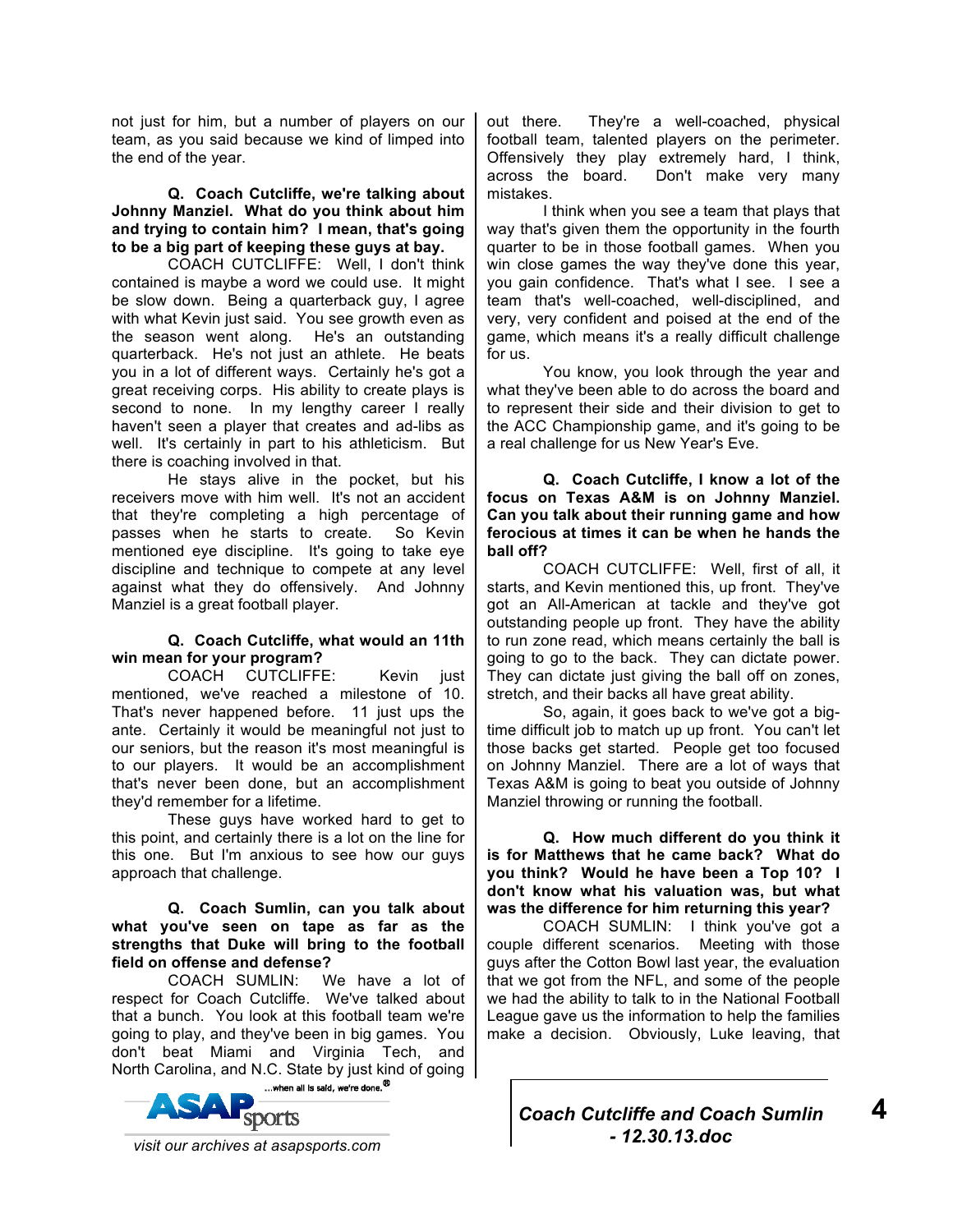was the best thing for him being the number two overall pick.

Jake was a little bit different. The information we got was that he was a later first round maybe 25 to 32 or early second round. I think there is a real lesson there. I think he's played his way this year probably into the Top 10. There is a significant difference financially between 32 and 1 through 10. I think there is a lesson there for a lot of guys.

That's the kind of information that we try to share with individual players. Try to share with families and help them make an educated decision based on the information that we can obtain. I think in Jake's situation, him coming back and playing his way -- playing the way he's played, as increased his value. I think there is a lesson to be learned from that for a lot of players.

**Q. Kevin, can you talk about this senior class and how everything that they've gone through from conference moves to losing seasons, new coach, things like that, and how they've handled it and done what they've been able to do to get to this point?** 

COACH SUMLIN: It's really amazing. I was just talking with those guys yesterday. They came to Texas A&M, and you look up four years, five years later and you're playing in a new league, you've got a new coach, all kinds of new facility. It's a completely different situation than they entered into. It takes a lot for young people to handle that.

That's why I'm really proud of these guys. We don't have very many, but what they've been through and how they've handled it, I couldn't be prouder of them, number one, because we have had a number of them graduate before we even got here to the bowl site. Ultimately, that's what we're in this for.

These guys have accepted not only the move to the league, they've accepted me and a new coaching staff and have really done things the right way. They've kind of set the tone, not kind of, but have set the tone for where this program is headed, and I've been really appreciative of that.

**Q. Kevin, could you talk about Manziel and the Matthews decision on coming back. Mike Evans is going to have to make that decision. Wonder if you could talk about the evolution you've seen from him since you first saw him in Houston to the player he is now as a sophomore?** 



COACH SUMLIN: Well, he played one year of high school football. By the way, we should have just played the basketball game. Our guys were dunking like crazy in the Atlanta Hawks game the other day. Bunch of basketball guys. He's improved. He's really only played three years. He red-shirted as a freshman and has played two years of college football, continues to get better. Big, strong guy, you know, his best days are ahead of him, I think. Just because of the fact that he continues to get better because he hasn't played a lot of football. But he's got exceptional ability because of his size.

I think as I've said before, the thing that separates him from a lot of people is the fact that he will play as hard without the ball as he plays with the ball, as a blocker, doing things that creates an attitude on the perimeter that we need. He's going to continue to get better.

**Q. You've both had some pretty prolific quarterbacks in your time with the Mannings and Kevin with Johnny Manziel and Case Keenum before. What is the main ingredient or key factor in taking that unique talent at quarterback position and getting them to the point where they're in a whole other stratosphere?** 

COACH SUMLIN: For me to be sitting here and for you to say that with a guy in David that I have a huge amount of respect for, in developing quarterbacks and the approach to the game, a guy that I steal stuff from all the time. I probably watched more video of him as a younger coach and as an assistant coach, with what he's done in training tapes and different things.

We talk about accuracy, poise, and game management. You have a guy that can get two of those three, you've got a chance to win, I think. You have a guy that you get three of those three and you're going to win a lot of games. That is something you continue to work on as a coach.

The thing that is different about Johnny is his ability to make our play call right. Whether it's a really, really bad call or not, he has the ability to change that, not only at the line of scrimmage, but after the ball snap, which is a whole different dimension.

COACH CUTCLIFFE: Kevin just mentioned all of them are different, number one. So I think the most important thing is to recognize their strengths, what they can do to beat people.



**5**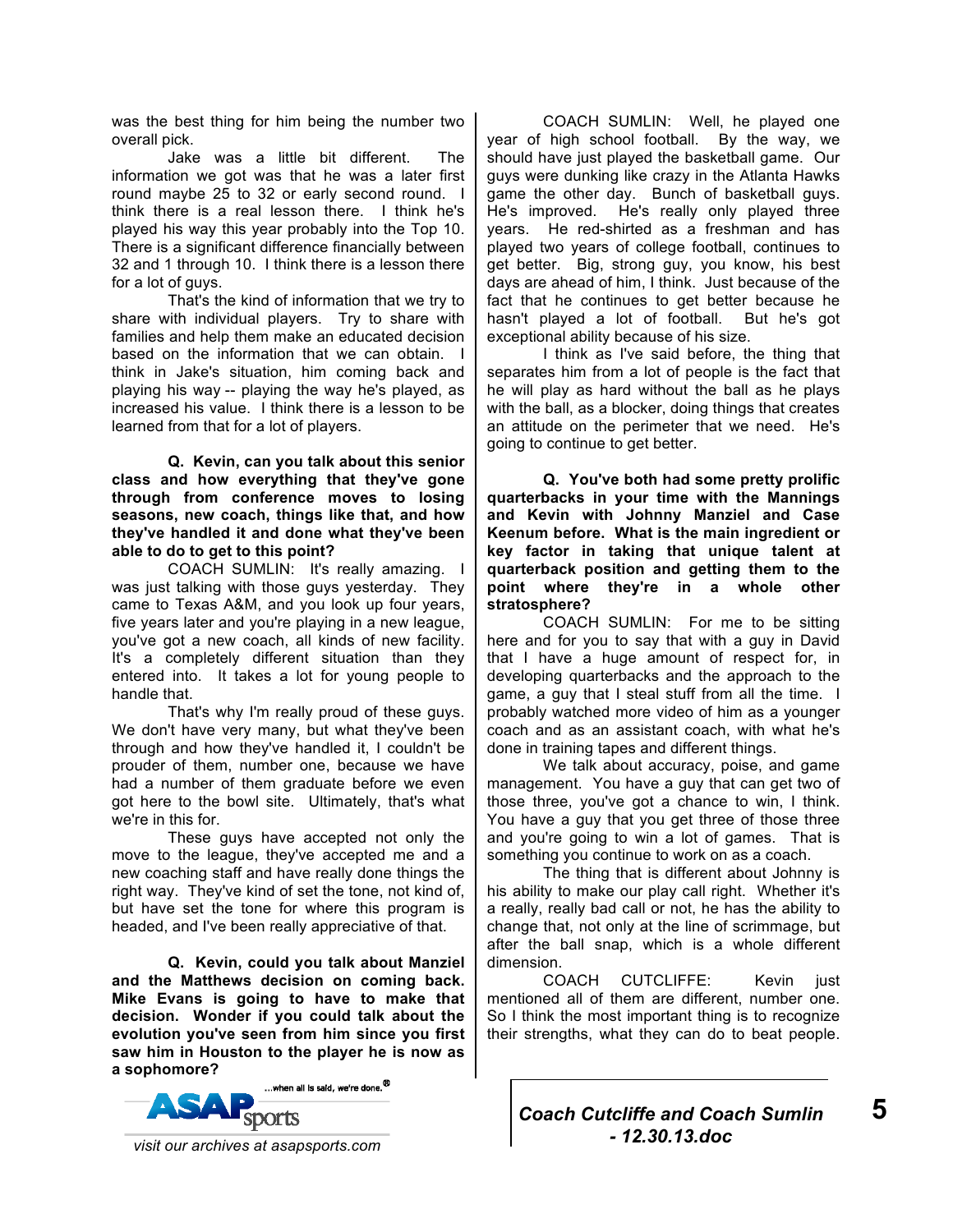Really what he just said is when they call a play, there are two plays that are potentially going to happen. One the one they have called, and the one he's getting ready to execute when everything changes. He does both of those well.

With our guys it's sometimes the same thing. When you train a quarterback, you want them to know everything you know, and then they have to be the functional part. They have to be the decision maker. So the thing that I've always done most is when they step on campus, I'm making them make decisions. I want everything by choice and not by chance. So it's just a mentality.

Certainly we're not supposed to recruit them if they don't have the ability to be accurate with the ball, have command of the football, and be able to have the poise and athleticism to play the position. But I really believe that it's always got to be choice, not chance. You've got to make young people think that way. That is a big, big deal in their lives as they move forward, and it certainly is at quarterback.

**Q. How much different -- I know that your offense is a little different than when you had both the Mannings. How has that changed maybe how you evaluate quarterbacks through the recruiting process than 10, 15 years ago?** 

COACH CUTCLIFFE: First of all, let me say this in their defense, Peyton, Eli, and Heath Shuler and others we've had are much more athletic than people think. They're just big, big guys. But we certainly made a decision as we got involved at Duke trying to find the best way to win football games as to who we could recruit. So we really are a little more involved in looking for dual-threat quarterbacks. We do want the ability to run the football.

When we finished at Ole Miss, we had a young man by the name of Robert Lane that we had evolved into that in 2004 and was playing really well at the end of that season. So we've had a lot of that in our system. But it's changed, to be real honest with you, as to what we're looking for. It gets the numbers right for you a little bit. It's another hat they have to defend in the run game. We're not an overly big, dominant, physical football team, so it allows us to be a little faster.

**Q. Coach Cutcliffe, how have you used the process of the bowl loss in Charlotte as motivation for your team this time around? What would it mean for them to get the first bowl win for Duke in a really, really long time?** 



COACH CUTCLIFFE: You know, I really didn't have to use it. I've said this back home, back during the spring. Our first team meeting after the Belk Bowl a year ago, I was really anxious. That would be the first time we'd have the 2013 team together. I had a sick feeling in my stomach for the way we lost the ballgame. I knew we had prepared well and we played well, but we made mistakes that get you beat. I was anxious to see the response of our team in that meeting, and I think that's where the roots of this team were.

I didn't need to say a lot. I saw and felt the same things that I was feeling in that team, in the leadership of that team. The term, finish, is one that the players coined themselves. We didn't finish. We didn't finish the fourth quarter. We didn't finish the season.

It's a big challenge. When you're playing in a bowl game, particularly one of this magnitude, you're playing against a great football team, so to finish is not going to be easy. So we took from that point on, nothing we were going to do was going to be easy. And you hope that's enough.

But the bottom line is it's the process. They've been through the process now. Win or lose, they've been through the process. We're better. We're better for having lost that game. As hard as it is to say that, than maybe if we had found a win late. So we'll see how we finish.

**Q. Little holiday humor for you. I don't know if you saw the game yesterday, but the Falcons gave up more sacks than you guys would probably give up combined tomorrow. Coach, you've got a young man Matthews on a lot of the draft boards and the Falcons maybe looking at him. Talk about his skill set and how he fits on the next level with possibly coming here to Atlanta?** 

COACH SUMLIN: He obviously comes from a great blood line. It starts there. His dad has done a -- was a great player. He's a coach now, and I think Jake approaches this game almost in a professional manner. How he eats, how he works out, how he studies video.

Obviously, moving from right to left tackle was a big deal for him this year. As I said before, I think it's helped his value. It's really a lesson to a lot of players that you can actually make money by staying in school and improving your skills and improving your value.

But he'll be successful. He's been